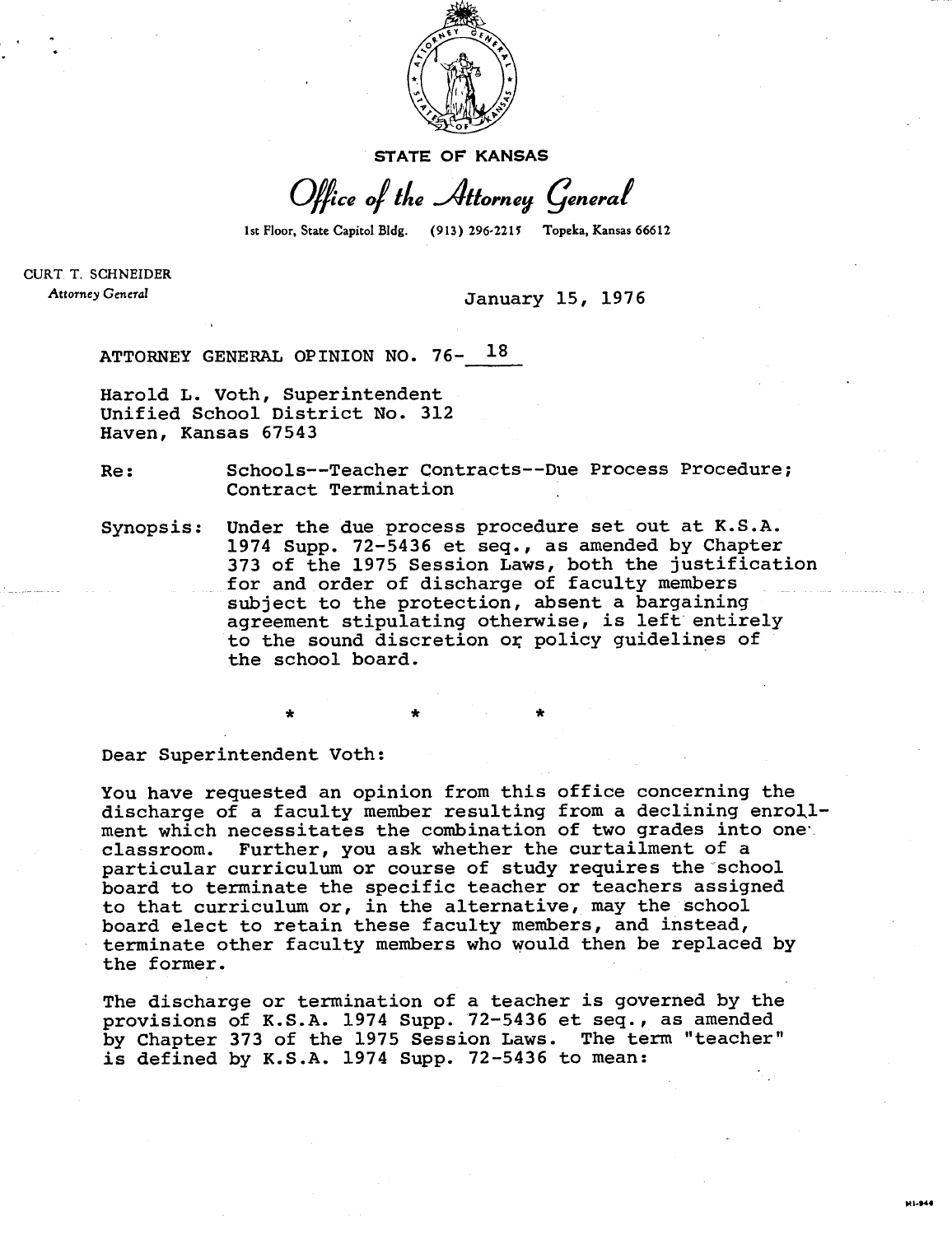Harold L. Voth Page Two January 15, 1976

> **"any professional employee who is required to hold a teacher's certificate in any public school . . . except that 'teacher' shall not include supervisors, principals, superintendents or any person employed under the authority of K.S.A. 1973 Supp. 72-8202b, or amendments thereto . . . ".**

**The thrust of this legislative enactment is procedural in that it defines the steps the school board must employ when it wishes to terminate a faculty member subject to its protection. Noticeably absent is any elaboration on the factual circumstances for which discharge is appropriate or the criteria to employ in making that decision. Prior to its repeal by the 1975 Legislature, questions relative to the basis and order of priority for discharge or dismissal of faculty members were answered by the former K.S.A. 72-5406, which was applicable in those school districts with a population of more than 120,000. That section formerly prescribed permissible causes for discharge, demotion and mandatory retirement, and requires that dismissals due to declining enrollment should begin with those instructors with the least number of years of service.** 

**Although it is not directly applicable to your school district, prior to its repeal, K.S.A. 72-5406 provided some guidance as to the acceptable causes for faculty dismissals.** 

**K.S.A. 1974 Supp. 72-5436 et seq., as amended by Chapter 373 of the 1975 Session Laws, setting forth procedural steps to be followed in the termination of teachers, requires that a written notice of termination, which shall include a "statement of the reasons for the proposed non-renewal of termination." This latter act contains no suggestion that the "reasons" required to be stated are restricted to those enumerated in the statute now repealed. In other words, it now appears, absent a collective bargaining agreement to the contrary, that both the causes for and order of discharges are matters now vested in the sound discretion of the school board. As applied to your specific questions, declining enrollment necessitating a combination of grades would**